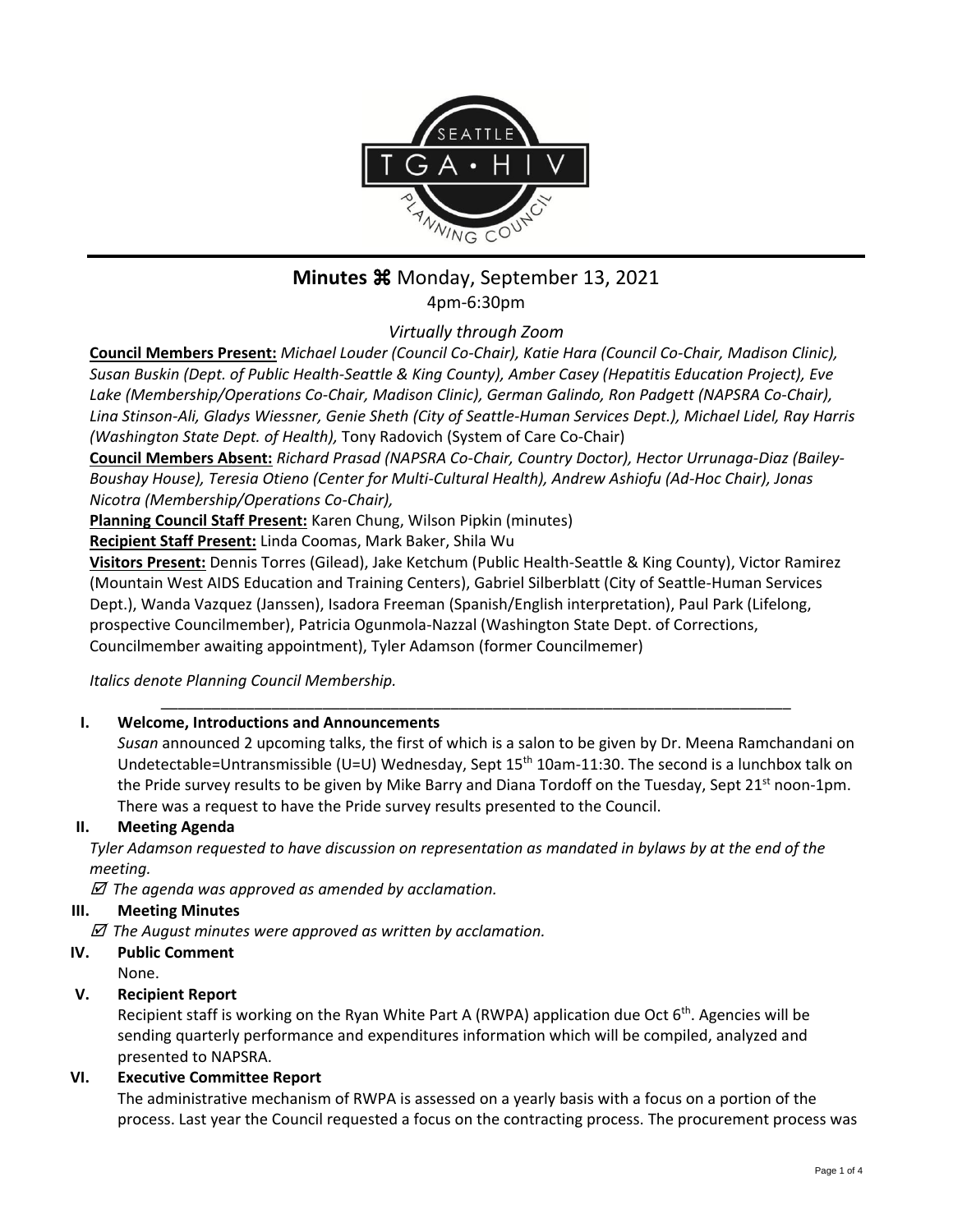the focus for this year's assessment, which is included in the draft letter. The RWPA Team sent over plenty of information on this including a narrative.

- The Request for Applications (RFAs) remained open for five weeks, exceeding King County's 2 week minimum.
- The RFA was sent out to several email lists with over 900 possible recipients and several emails were sent directly to possible agencies due to in person visits not being possible.
- 25 applications were received from 10 different agencies, funding 23 program applications at all 10 agencies.
- Three new agencies submitted applications and were funded in 2021.
- The application review process included the use of 3 objective committees, each comprised of 4 members. Each committee included at least one person living with HIV (PLWH), subject matter experts, and at least one representative of Black, Indigenous and People of Color (BIPOC) communities.
- Multiple committees allowed for deeper review of applications.
- Committee members are required to sign a conflict of interest declaration, and their identities were kept confidential.
- The 2 unfunded programs were instances where multiple agencies applied for the same funds.
- Why is the RFA is so long and complex? This is to comply with RWPA legislative and King County reporting and contractual requirements.
- Is it possible to have a grant writing workshop prior to the RFA process instead of during?
- The language "during the next RFA process" was removed as well as the language of "small agencies" to ensure open and public meetings.
- Prioritizing these agencies was highlighted as important in reaching key populations. And "workshop(s)" was a suggested change from "workshop."

## *MOTION: Michael moves to approve the assessment of the administrative mechanism. Katie seconds. Discussion: None.*

#### *The motion passed with the following vote:*

- In favor 11 *Michael, Katie, Susan, Amber, Eve, Ron, Lina, Gladys, Genie, Michael, Ray*
- Opposed -0-
- Abstaining -1- *German*

#### **VII. System of Care Committee Report**

The Food Bank/Home Delivered Meal Service Standards as recently updated by this committee was reviewed.

#### *<Michael Lidel joined the meeting.>*

• The addition of food vouchers was discussed thanks to the work of the NAPSRA Committee around prioritizing this in an attempt to provide food for those who cannot access culturally appropriate or relevant meals through other sources.

#### *<Ray Harris joined the meeting.>*

- Menstruation products are an allowable expense in this service category.
- Many of the changes centered around the new PROVIDE database, industry standard language, and ensuring that consumers have access to culturally relevant food compliant with dietary needs.
- There was discussion on how food vouchers would be put in place, and an agency would have to apply for the funds, develop the voucher process and partnerships with food sellers, and monitor compliance with the Health Resources and Services Administration (HRSA) requirements.

#### *<AJ Casey joined the meeting>*

#### *MOTION: Tony moves to approve the newly revised standards of care for Food & Meals. Katie Seconds*

#### *Discussion: None*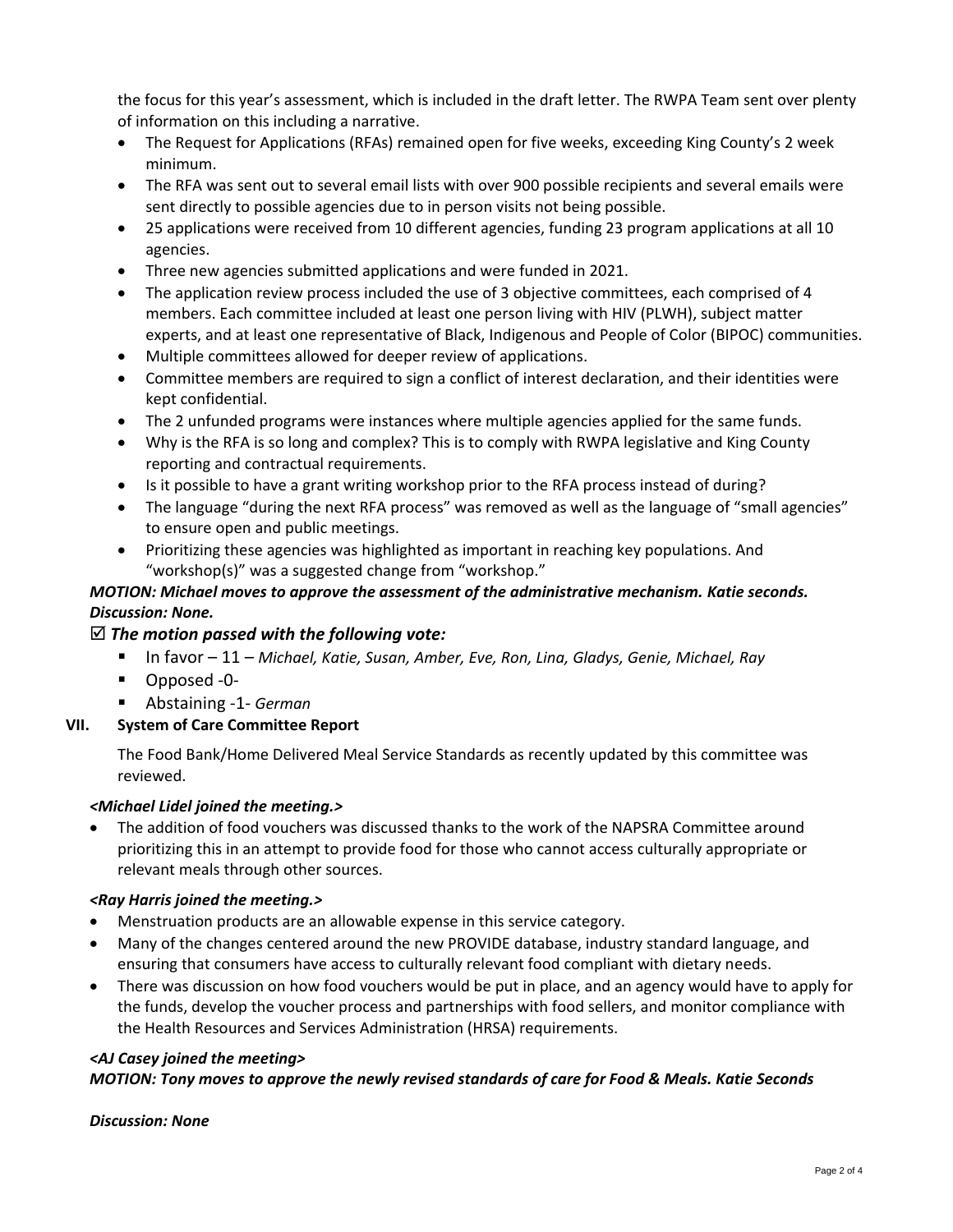## *The motion passed with the following vote:*

- In favor 12 *Michael, Katie, Susan, Amber, Eve, German, Ron, Lina, Gladys, Genie, Michael, Ray*
- Opposed -0-
- Abstaining -0-

*<AJ Casey left the meeting.>*

# **VIII. Membership/Operations Committee Report**

• Paul Park was interviewed and forwarded by this committee to the Council for membership. He has experience globally and in the United States in medicine and public health engagement.

## *MOTION: Eve moves to nominate Paul Park for membership on the Council. Ron seconds. Discussion: He is a representative of a Community Services or AIDS Services organization. His membership will move consumers to 47% of the Council.*

# *The motion passed with the following vote:*

- In favor 11 *Michael, Katie, Susan, Amber, Eve, German, Ron, Gladys, Genie, Michael, Ray*
- Opposed -0-
- Abstaining -1- *Ling*
- Dr. Michele Andrasik will be presenting an anti-bias training for the October Council meeting.

## **IX. Needs Assessment, Priority Setting & Resource Allocation Committee Report**

Olivia Boyce is a PhD student who is assisting in the upcoming needs assessment in the creation and analysis of the consumer survey. All 3 counties are important in the reach of this survey. They set the following shared values for the design of this needs assessment including:

- 1. Informed by consumers
- 2. Respectful collaboration with community members (consumers and providers)
- 3. Equity
- 4. Cultural humility
- 5. Responsible data and thoughtful data collection from consumers and providers
- 6. Accountability
- 7. Transparency
- 8. Commitment to change and advocacy
- 9. Shared ownership of findings with community members (have a town hall meeting with a report out of data gathered?)
- The RWPA application is due soon.
- There was a reduction in the award in 2021, but there is the opportunity to request the maximum amount possible in this application.
- In order to request this maximum, there is an allocation plan that must be submitted.
- A proposed allocation plan for 2022 was reviewed. The ratios of 2021 allocations were kept, but the amounts were increased to meet the maximum allowable request of \$6,248,989.

#### *<Tony Radovich left the meeting.>*

## *MOTION: Susan moves to accept this allocation plan as written. Ron seconds Discussion: None*

#### *The motion passed with the following vote:*

- In favor 11 Michael, Katie, Susan, Amber, Eve, Ron, Lina, Gladys, Genie, Michael, Ray
- Opposed -0-
- Abstaining -1- *German*